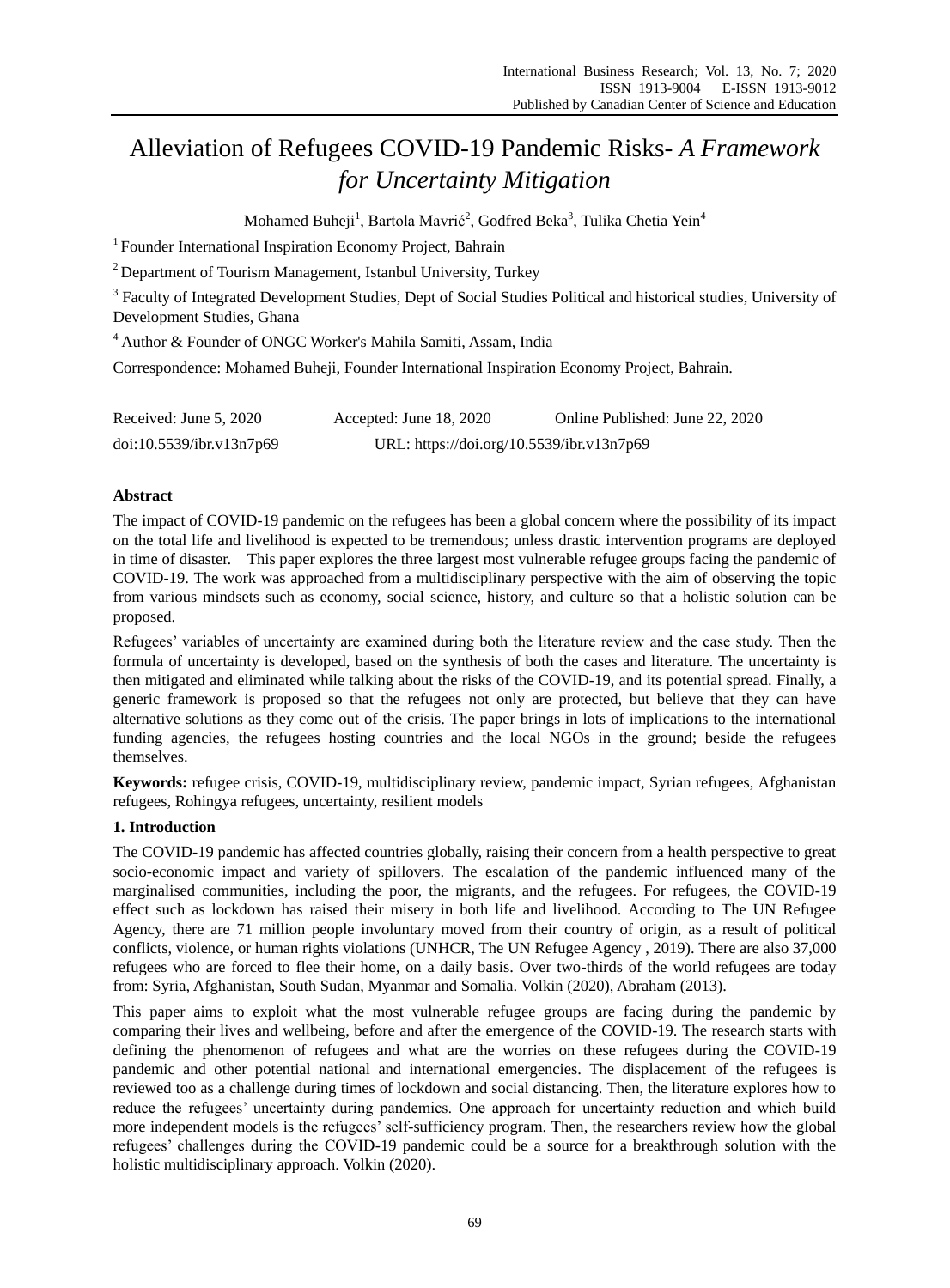This paper proposes adopting a formula that would measure the socio-economic impact on refugees during crisis such as the COVID-19 pandemic. A proposed framework to mitigate the risks in refugees' camps is also presented as part of the findings. The authors propose more work to be done towards developing tools and formulas that would minimise the "variables of the uncertainty" that are keeping the refugees at risks and stress.

## **2. Literature Review**

## *2.1 Definition of the Phenomenon of Refugees*

A refugee is someone who had to flee from the country of origin due to different causes of fear due to the person being persecuted on specific grounds (such as race, religion, nationality, membership of a particular social group or political opinion) and is unable or unwilling to seek protection from the State of origin. The person would be granted "refugee status" in a host country, Baloch (2007). However, the refugee definition does not cover every situation where a person is escaping from a dangerous situation, only when the person fears "persecution." Sometimes people would not be given a refugee status if they couldn"t prove the fear of natural disasters, climate change, extreme poverty, domestic violence epidemics or health conditions.

The phenomena of refugees have been long in history. However, this terminology has been confused due to socio-political issues. A refugee can be internally displaced person, an asylum seeker, but they differ legally and thus the recognition of rights.

The real reasons for the displacement of the refugees vary; however, all the causes lead to human displacement. Recently, many studies focused on a comprehensive approach in addressing the issue of refugees, so that more we understand their issues the more the role of the international agencies that are entrusted to protect them could be effectively defined. Sometimes a refugee would be internally displaced forced or obliged to flee or to leave their homes or places of habitual residence, but did not cross an internationally recognised country border. The internal displacement would be based on armed conflict, situations of generalised violence, violations of human rights, or natural or human-made disasters.

In some regional contexts, however, the definition of a refugee is broader. In Africa for example, the definition of refugees extends to persons fleeing "events seriously disturbing public order", a very broad category that can also encompass climate change, natural disasters, epidemics, generalised violence and other situations. The 1969 OAU Convention Governing the Specific Aspects of Refugee Problems in Africa is the oldest regional instrument of refugee protection, as it offers legal protection to a wider category of people.

Sometimes the refugees can be asylum seekers who might seek refugee status but who has not yet had a claim settled by a host country. As a result, every refugee starts out as an asylum seeker, but not every asylum seeker will end up being formally granted refugee status. Being a refugee means the person is protected by several provisions under international law, primarily the 1951 Refugee Convention, which covers such issues as a refugee's right not to be returned to the country of origin. Root (2020), Zimmermann et al. (2011).

It is a common belief that the majority of refugees are hosted in developed countries, such as European countries or the US. However, 85% of refugees are actually hosted in developing countries. This makes them more vulnerable, especially in times of conflicts, disasters and national/international emergencies, similar to the latest COVID-19 pandemic. Countries as Turkey, Uganda, Pakistan, Lebanon and Iran are all considered some of the top refugee-hosts. To get an idea of the proportions, by the middle of 2018, Turkey hosted 3.6 million refugees while the rest of Europe hosted about 2.7 million. Regarding the country of origin, it is estimated that 57% of refugees worldwide are coming from just three countries: Syria, Afghanistan and South Sudan. Baloch (2007).

The main reasons why we are witnessing refugee even in the  $21<sup>st</sup>$  century is the increase in civil wars, armed conflicts, religious persecution, which the Rohingya Muslim is a good example for. Nowadays, also we started to see refugees due to forced migration generated by climate change or natural disasters, even though "climate refugees" are not considered grounds to grant refugee status as per the UN yet.

#### *2.2 The Worries on Refugees during Pandemics*

During pandemics, the extreme national spirit raises in any community. All those who are considered expats or even those came to work as labour inside the country, or forced to refuge or to be displaced would be considered a burden on the health system and even as a source of threat to the country. Besides the refugees" day to day hardship, the threat of attacks and violence the consequences of the COVID-19 whether the requirements of the social distancing and the lockdown support by curfew decreased there for securing even their day to day minimum food and shelter requirements. Volkin (2020), Root (2020).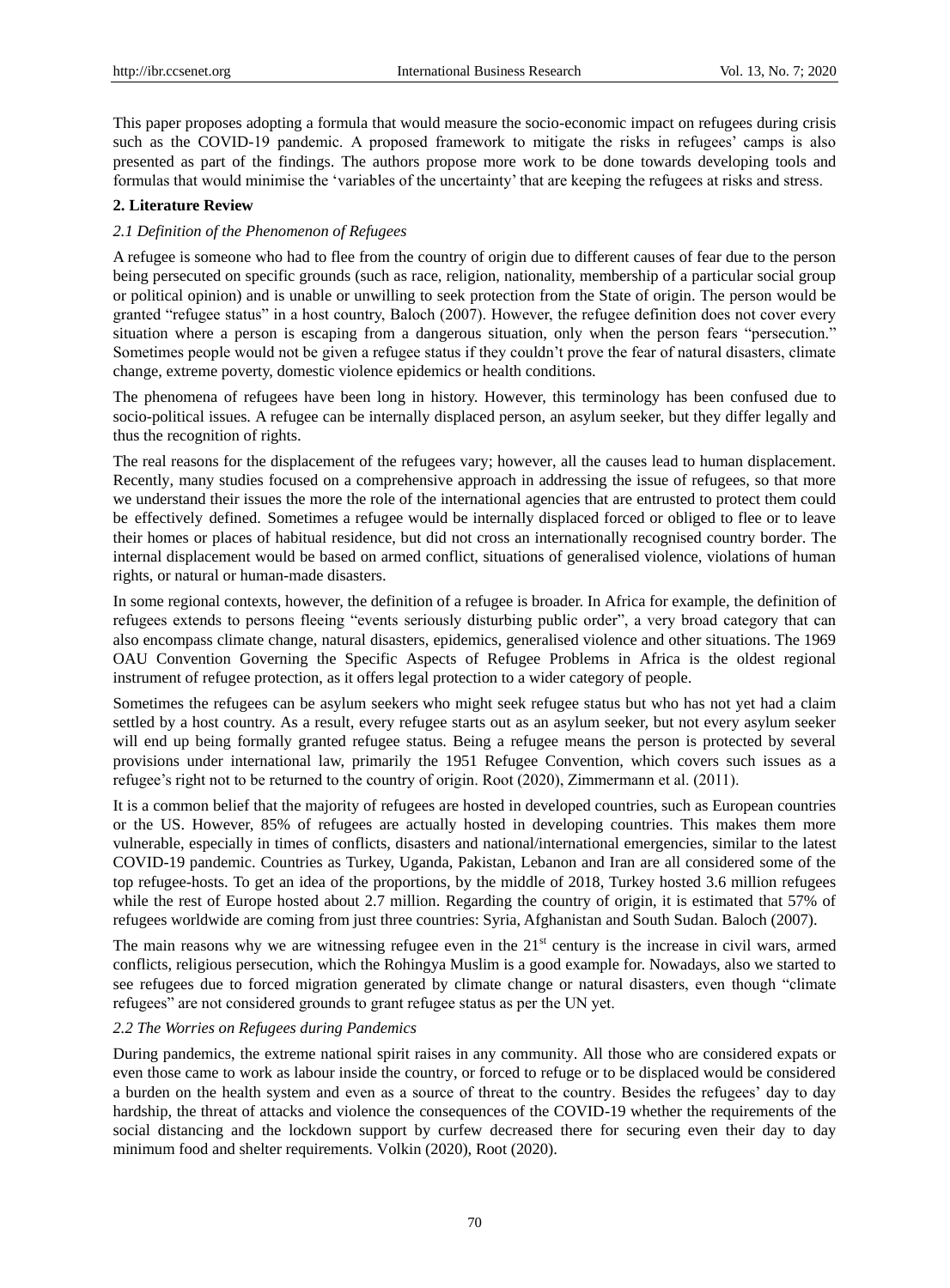The other challenges that came with the pandemic are caused by the confined spaces and the areas where the refugee camps are usually hosted. For example, certain camps are hosted in areas where drainage, waste all collected. During the month of monsoon where heavy rains lead to landslides, waterlogging and heavy winds in Cox"s Bazar, Bangladesh, one million Rohingya refugees are usually affected in a very tight area and camps. These types of risks are exacerbated during the pandemic, and when refugees are hosted in developing countries that do not have the resources to provide the necessary aid to large numbers of refugees. Another relevant challenge faced by refugees is reaching the destination country. Sometimes geography presents a major challenge. Refugee boats are often overcrowded and in poor condition. Baloch (2007).

Despite the transmission rate in each country differ, the refugees' risk of contracting and transmitting the virus might be more than the local populations because they live in very tight heavily populated areas, besides what mentioned earlier that over 80% of these refugees and the displaced people are hosted in low to middle-income countries, which have weaker health and water and sanitation systems.

Furthermore, the major worries on the refugees during the highly contagious COVID-19 pandemic comes from the limited funding of the United Nations High Commissioner for Refugees (UNHCR), who have limited resources for a global emergency as pandemics and would need both WHO help and the host of the country to ensure effective mitigation and treatment program are mandated. Despite there are also recently announced programs that work to compact the challenges of refugees, this response to large-scale remains inadequate and underfunded. Root (2020).

## *2.3 The Challenge of Refugees Uncertainty during Pandemics*

One could understand the amount of refugees uncertainty if he/she go back to the definition of a "Refugee" from UNHR (United Nation Human Right Council); as someone who has been forced to flee from his/her original country because of persecution, war or violence.ost likely, they cannot return home or are afraid to do so and leading to causes that make refugees fleeing their countries. UNHR further species that Two-third of all the displaced refugees worldwide come from just five countries namely: Syria, Afghanistan, South Sudan, Myanmar and Somalia. The causes behind the refugees" displacement are highly related to life more than a livelihood. Thus the estimated 258 million people (UN, 2017) need to be reshaped to build a balance that they can maintain both life and livelihood.

The consistent displacement of the refugees is often determined by the "Pull vs Push" factors. These factors in themselves are sources of uncertainty, and thus lots of stress and mental health issues. If the country they try to seek asylum at, have "pull factors" as better standards of living such as higher wages, or economic incentives for low and middle class, or better working conditions, or have success stories of previous migrants then the country would have many refugees that would try to reach it, EUROSTAT (2000). Therefore, the concern would lie about the stabilising of the irregular movements of the refugees during the COVID-19 and similar pandemics so that they would be given the proper care into the territory they last arrived at even if they don"t carry sufficient documentation. Volkin (2020), Root (2020).

Refugees uncertainty increases with their uncertain situation in which they find themselves, feel impelled to move from one country to another in an irregular manner, besides not knowing what would happen to them next day, based on the fund and the hosting country. Therefore, it highly important that they feel not only protected, but believe that they are supported, with durable solutions that would reduce their vulnerability over time.

## *2.4 Importance of Refugees Self-Sufficiency Program*

To address these worries the UN and other leading international and national NGOs need to support the refugees to build their own self-sufficiency and give them a type of equity in sharing responsibility, ensuring that host communities get the support needed. It is also aimed at enhancing refugee self-reliance. Such a program would ensure that pandemics, national or international emergencies and disasters won"t stress both the refugees or the hosting countries and thus cause deterioration of the settled relations. Also, it would give the refugees the chance to thrive, not just survive, especially if the SF program is supported by a type of recognition, supply chain, education and technical support.

In many refugees camps that relief efforts need to start by visualisation for self-sufficiency in mind, which could start with the provision of the proper utility of water, sanitation, hygiene and healthcare. Hence, while trying to spread the concept of self-sufficiency, an awareness program in the camps relevant to the prevention of the spread of the virus and social isolation can be adopted.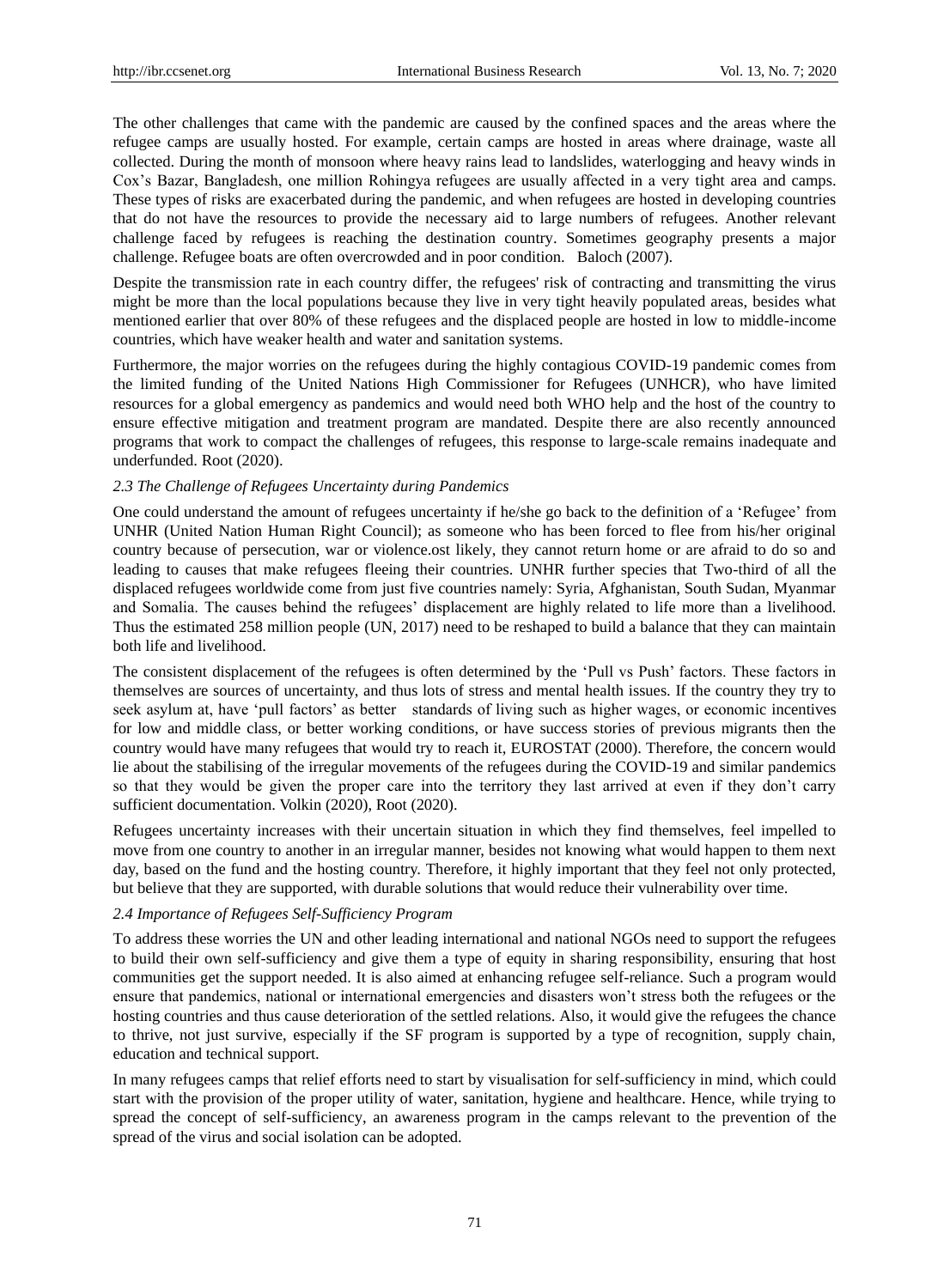As thousands of already vulnerable families find themselves amid increasing poverty due to the on-going pandemic and restrictions, UNHCR is working tirelessly to ensure that refugee and displaced families have their basic needs such as shelter, food, water and medicine.

## *2.5 Global Refugee Crisis and the Challenges of COVID-19 Pandemic*

The pandemic COVID-19 has spread into already deteriorating conditions of overpopulated refugee camps. Displaced people and host communities are the most threaten as the pandemic COVID-19 spreads. The most vulnerable ones are people situated in refugee camps, with limited access to health care, hygiene necessities and where social distancing is impossible. According to the International Rescue Committee, the health system available to these groups will be overwhelmed with no capacity to handle the COVID-19 outbreak, Volkin (2020), (Root, 2020).

Many have had to flee for safety to other neighbouring countries to begin a new life. Women and children have had to go through the tough times as well making them very vulnerable. For example, the Syrian refugee is the biggest issue after the Second World War, displacing a high number of people leaving them in a vulnerable position. Refugees in Afghanistan have also gone through the worst experience in their lives as their problem is persistent. Buheji and Ahmed (2019b).

The quick spread of the novel coronavirus has made practices like social or physical removing and standard hand-washing a fundamental piece of everyday life. In any case, these measures can be especially hard to try in thickly populated, casual urban settlements mainly the refugee camps where congestion makes the "two-meter division rule" practically difficult to maintain – and where many need accesses to fundamental administrations like water and sanitation, the chances having an outbreak is obvious. MacGregor (2020).

Due to lack of food and other essentials due to the lockdown, there are possibilities of people turning to crime such as robbery. The boats carrying Rohingyas in Malaysia has always made the citizens insecure about the share of their resources. The Rohingyas had to give up on their petty jobs/ways of earning a livelihood in fear of getting infected.

UNHCR, has the mandate to provide international protection to refugees, including promoting the accession to international refugee instruments and other relevant human rights instruments. UNHCR"s activities are also focused on assisting in the strengthening of legal structures that would enhance the rule of law, including in the area of transitional justice. But the question here lies how far an international body or a country with refugee camps has been able to cater to the needs of the refugees during this global pandemic. Its high time to strengthen the health system and access funds and other humanitarian aids to the refugees before it gets too late.

The worries of the negative impact of the COVID-19 pandemic still exist till the write up of this paper, however, it is not known yet whether this would carry a short-term or long-term negative impact on already vulnerable groups of refugees. This study found that large numbers of refugees reside illegally in host countries, making it difficult for them to be part of the workforce legally. Accordingly, earning their primary income by daily wages becomes more difficult or nearly impossible with lockdowns. Besides, during the pandemic of COVID-19, the majority of the industries and businesses around the globe stopped operating, leaving many refugees and displaced populations without access to their minimum income. Not to mention, that not being able to be financially independent originates from other challenges affecting the family life, society, and future generations. Volkin (2020).

Refugees often share their shelter with multiple families in very density conditions which make extraordinary difficult to control spreading of COVID-19. The biggest concern is on the Rohingya overpopulated refugee camp located in a dense area in Bangladesh. Moreover, in high risk are those internally displaced, such as people in Darfur, Sudan as well as Idlib, Syria; people displaced internally don't have the same right as refugees because they have been persecuted within the country of origin (Volkin, 2020). Over 80% of the world"s refugees and internally displaced people are hosted in low-income countries. The United Nations stated, by the April 16, 122 refugee host countries reported positive cases of the COVID-19 (UN, Unied Nations , 2020).

## *2.6 Understanding the Challenge of Uncertainty*

Buheji and Ahmed (2017) mentioned about the challenge of feeling fearful from a risk especially when it increases the uncertainty about the future. As part of their "breaking the shield" problem-solving approach they called for (abundance thinking) through focusing on "what happens from us" not "what happens to us" and on "what we have" not "what we lack". This mindset as per Buheji and Ahmed would give the communities they kind of assurance and confidence, along with possession of the capacity to create a change through focus and persistence. This type of thinking found to provide the community, especially times of challenges and crisis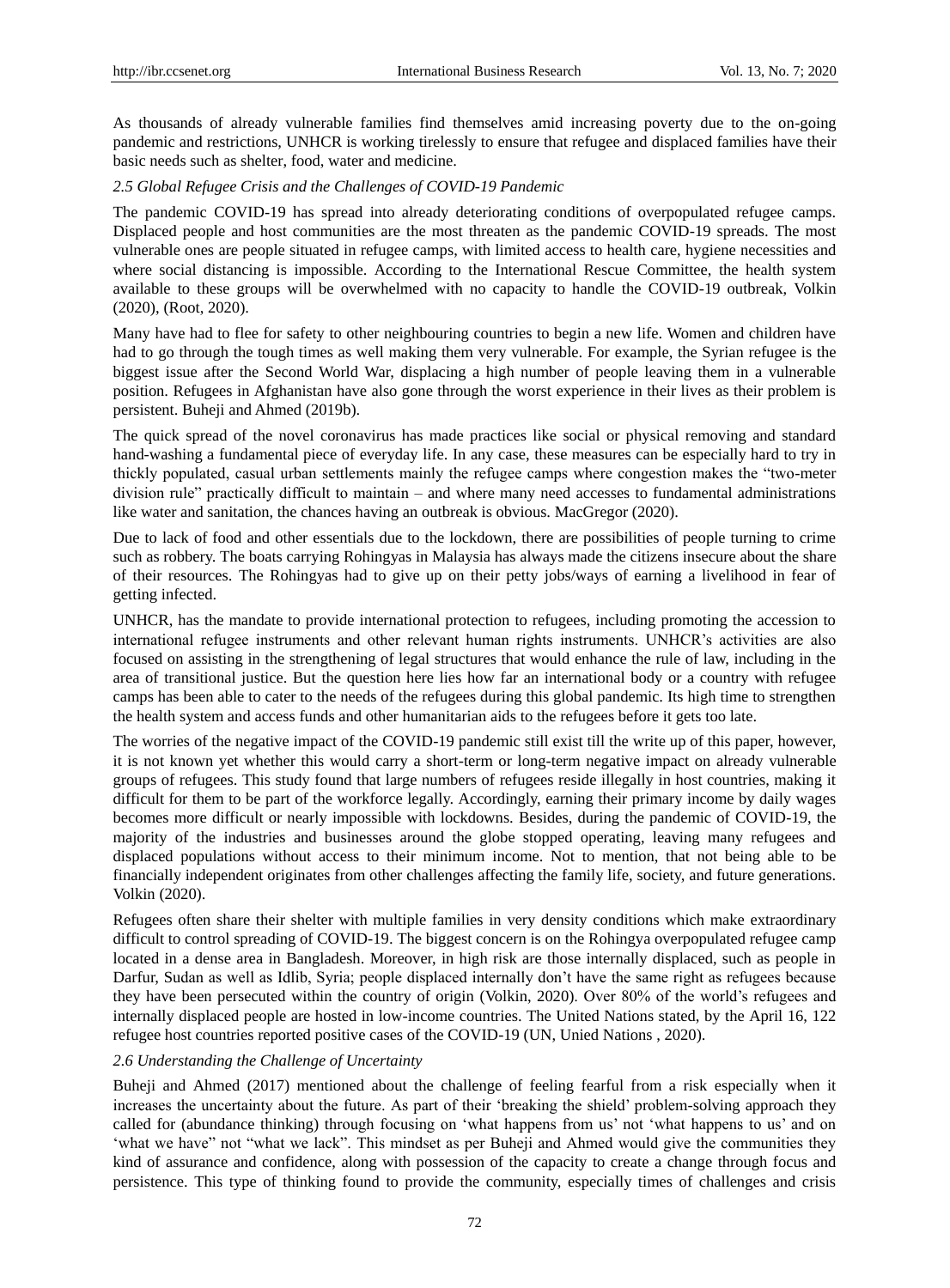thinking of the need to be engaged and empowered. Buheji and Ahmed (2019a).

In the case of the refugees, the elimination of their uncertainty is the top priority during the crisis as we have seen from the synthesis of the literature review. Only through their engagement, their uncertainty could be reduced. And the more they are involved, the more they could be bringing intrinsic breakthroughs to address many challenges of similar complexity as the pandemic and its impact. Once such communities are encouraged to experiment and explore, they can confront uncertainty and thus become more resilient with more positive thinking and flexible mindset. Buheji (2020).

#### **3. Methodology**

The top three largest nationalities of the displaced refugee are reviewed from multidisciplinary perspectives. Four scholars of social science, economy, marketing and cultural story-telling experts cover the pandemic impact on the refugees from a different area. Then specific COVID-19 pandemic risk mitigation plans and solutions are customised through a generic framework that would address the mitigation mechanisms in case of similar health emergency or disasters occur.

#### *3.1 Introduction to the Multidisciplinary Approach*

A multidisciplinary approach was applied to the research topic, which involved the experts from multiple disciplines to redefine the refugees" problem out of normal boundaries. The observations of the topic from various disciplines, such as economy, social science, history, and culture made the impact of COVID-19 pandemic to more holistic which is important to this most vulnerable group, especially for mitigation the risks of this outbreak or preparing for any future health-related pandemic or crisis. The research was done by reviewing the literature by various scholars and researchers published in the academic journals or through media of leading international NGOs working in the field with these refugees.

Due to the lack of literature, data were collected with the help of various non-profit organisations and their continuous updating on the link between the COVID-19 and the refugee crisis. MacGregor (2020).

#### *3.2 Guiding Question*

The main research question of this multidisciplinary study is "What is the most suitable framework that could be generalised for dealing with the mitigation of risk of a pandemic similar to the COVID-19, taking the most vulnerable refugee camps?"

## *3.3 Case Study Design and Criteria*

The review of this particular paper study was based on Interdisciplinary Research (MIR) framework. This method allows us to observe deeper into issues and challenges within multiple disciplines, to answer the main question of the research. The research was conducted in one month using the following electronic database: Scopus. Besides, researchers accessed over 50 published materials by scholars and humanitarian practitioners.

With an empathetic mindset to evaluate the impact of the pandemic COVID-19 on the most vulnerable of today's refugees' camps, the research collection started from electronic data based done independently by each researcher. Moreover, any findings and conflicts were resolved within all reviewers. To that, each reviewed record had to be translated and published in English. The study carried out the systematic analysis of collected records, in which the subject matter was identified according to the topics described in the study. Thus, research was not quality assessed due to the current situation of the COVID-19 and the difficulties of possible field research.

## **4. Case Study**

## *4.1 Syrian Refugee Crisis and the Challenge of COVID-19*

One of the biggest refugee crises today is the refugees of the Syrian conflict. There are an estimated 4,393,831 refugees from Syria in Canada, Europe, Turkey, Africa and in Syria neighbouring countries, Lebanon and Jordan. (UNHCR, The UN Refugee Agency , 2020). The Syrian conflict has produced the most difficult humanitarian challenge since World War II. There are an estimated 12.2 million people in need of urgent humanitarian assistance, around 3.9 million have fled the country, and several million are internally displaced and with no solution in sight to bring the conflict to an end the numbers of refugees are expected to rise (Najjar, 2015).

According to the UNHCR (2019), Turkey and Lebanon host the highest number of register Syrian refugees. The majority of the refugees are living in the urban areas of the country, with just 8% of refugees are situated in refugee camps (UNHCR, The UN Refugee Agency , 2019). Moreover, for refugees, there are two main ways of reaching a new host destination: travelling (legally or illegally) to a state asylum seeker, or being recognised as a refugee for resettlement in the destination of first asylum (Ostrand, 2015). Although a high number of Syrian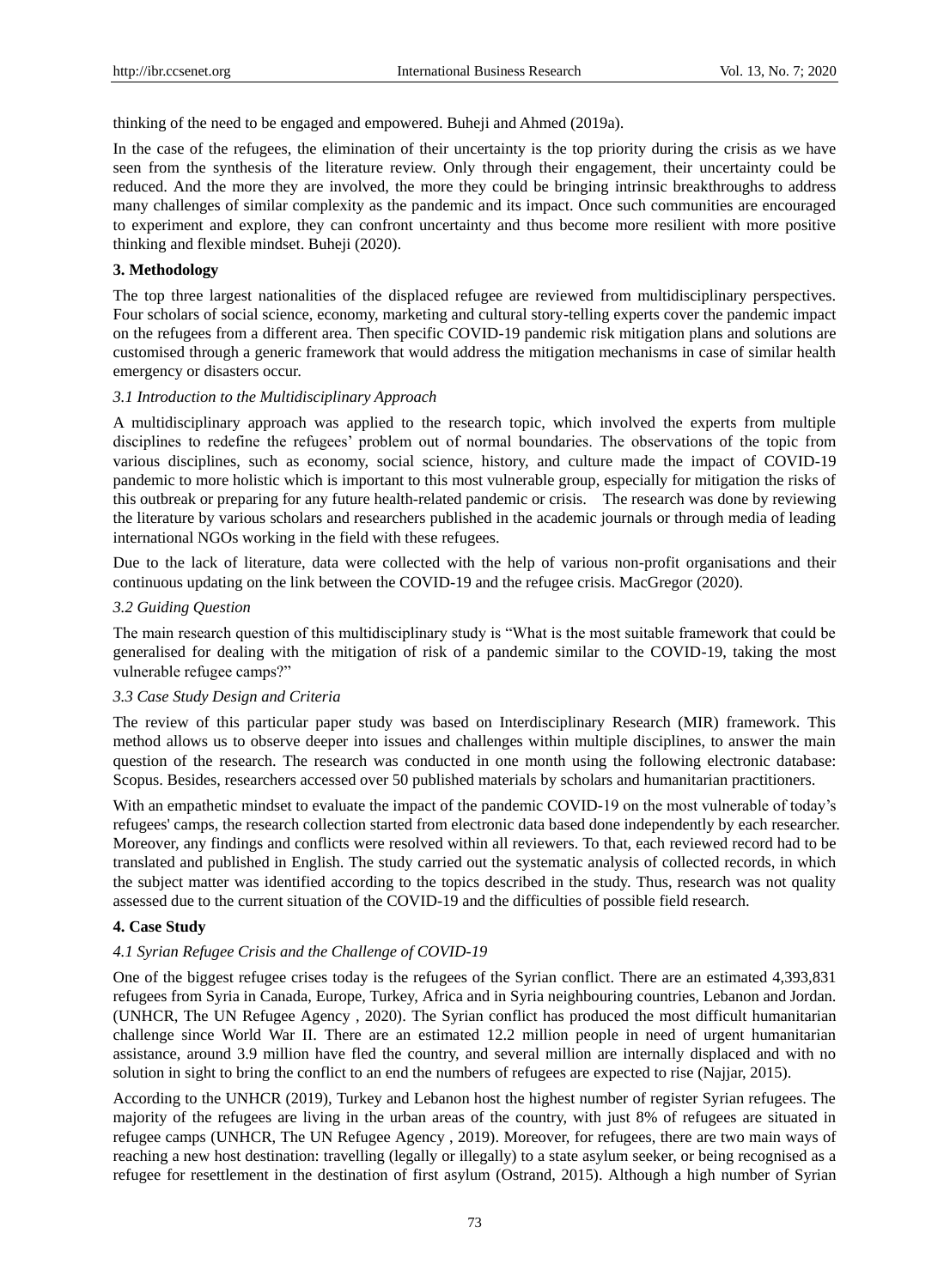refugees to neighbouring countries, many of them decided to find a way toward West European countries, often risking their life by choosing dangerous illegal routes. (UNHCR, The UN Refugee Agency , 2020).

The pandemic of COVID -19 might have serious consequences on many of the Syrian refugees, and especially those are rural areas. Humanitarian organisations are warning the pandemic of COVID-19 will have long term consequences for displaced Syrian refugees due to their type of living. Moreover, the majority of refugees have impoverished basic needs such as food, household and education. The biggest fear is an overpopulated camp where social distancing seems impossible. Ostrand (2015).

According to the Danish Refugee Council, of 867 Syrian refugees" household in Jordan just 3% have a family member is employed at the moment, compared with the 65% before the pandemic of COVID-19 (MacGregor, 2020). The COVID -19 in Syria was announced on the 22<sup>nd</sup> of March, resulting in a first death just a few days later (BBC, 2020). Researching throughout available literature, one can conclude that majority of Syrian refugees share the fear of long term economic consequences, stating that many of them have lost jobs due the pandemic of COVID -19 leaving them in debts they cannot pay, such as household rent. Moreover, there is big fear due to the lack of food resulted by losing income (UNHCR, The UN Refugee Agency, 2020).

Syrian refugees around the globe are already in a vulnerable position needing basic health services, besides food and shelter. The Refugee UN Agency assists Syrian refugees by supplying essential medication and soap, as well as educating them about the COVID – 19 with an aim of reducing the spread among the already vulnerable population (UNHCR, The UN Refugees Agency, 2020).

#### *4.2 Afghan Refugee Crisis and the Challenge of COVID-19*

The Afghan refugee crisis is one of the oldest refugee crises since the time of the Soviet Union when they invaded Afghanistan in the 1970s. War has been the basic problem in the country, leading to the displacement of many citizens and has equally caused the death of many innocent souls, including children. The war crisis to now seems to not end with the increased rate in the civil war. Abraham (2013) sees that the very long duration of the civil war has caused many injustices on the side of women and children being the victims of war. The country Afghanistan has been ripped off its development due to the war crisis.

According to (Colville, October 1998) in his report, Afghan refugees began fleeing their country in 1978, when fighting broke out between the Afghan communist government and various rural resistance groups who felt they were being invaded. This was the first cause of displacement of many Afghans who had to flee for their lives to other neighbouring countries like Pakistan and Iran. These refugees include women and children whose best option was to leave their home country and start a new life in a foreign country with no assurance of success. According to (colville1998), In 1990, the number of refugees from Afghanistan in Pakistan and Iran were a total of 6.2 billion putting lots of burden on both Pakistan and Iran who had to absorb the stranded refugees into their country. In Pakistan alone, UNHCR spent over 1 billion dollars on Afghanistan refugees since it began its operations in 1979. Colville also reported that the world food program also spent an estimated amount of 800 million dollars. Funds were also generated from other agencies, NGOs and even the Pakistan government. However, the same couldn"t have been saying about the Iranian government who were very independent and were not relating well with western donor countries that could have assisted them in taking care of the refugees in their country. Eyvazlu (2018).

The studies show that Iran refugees are facing a very difficult time to maintain their livelihood compared to Pakistan refugees. In Pakistan, Afghan refugees were allowed to own business, have access to health facilities and lived as though they were citizens of Pakistan enjoying equal rights (colville1998). This was a good thing for Afghan refugees. This was a new beginning for them, especially for those who had lost a lot in their home country. During this time, the government of Pakistan were very lenient on them. Enjoying social and economic freedom is not something that one can easily enjoy. This went on till 1995 when funds began to reduce. It was quite the same for the refugees in Iran, in the beginning; they had the chance to be absorbed into some Iranian community. However, the refugees received very subsidised food, health care and education. As time went by, there were a series of the problematic uprising against the refugees. According to Colville, Afghan refugees started going through series of ill-treatment and could no longer enjoy certain rights as before, all because the government had signed a repatriation agreement with UNHCR I 1992 where the refugees should have returned to Afghanistan after three years.

The (UNHCR) 2.5 registered Afghani refugees living in Pakistan and Iran don"t well-established health systems in their areas. Many have to work for long hours as labour with very low paid salary and conditions. Many also don"t have a source of livelihood.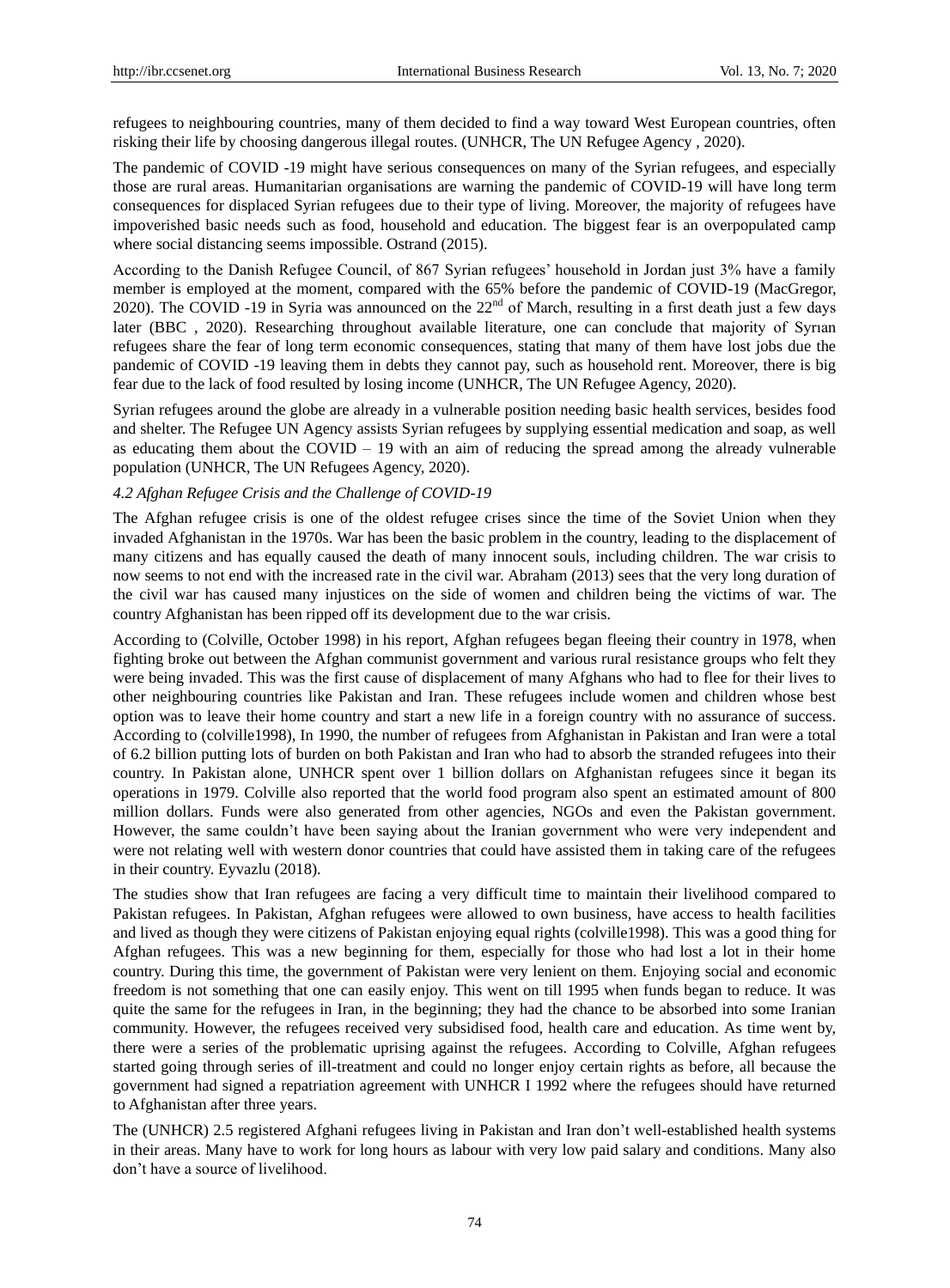As a results of the harsh conditions they are going through, (UNHCR, Afghanistan - Border Monitoring Update), reported in (26, APRIL and in 2, MAY 2020) that the majority of these afghan refugees are returning to Afghanistan and some have attributed their reasons for returning to Afghanistan to the following; fear of covid-19, there are no employment opportunities, the abuse they go through in the hands of state authorities, high cost of living and high cost of rent especially in Iran; they are denied access to health facilities, they are being discriminated on by their local communities, the threat of detention and forced quarantine, final to reunite with their family members in Afghanistan.

The wellbeing of Afghan refugees is largely dependent on the roles played by organisations such as the UNHCR and other countries that provide financial aids to refugees. No country will be prepared enough to host and cater for refugees coming from other countries, especially when that country already has problems. So generally speaking, what Afghan refugees have been going through has been a time bomb waiting to explode. It has gotten to the apex. Iranians and Pakistanis have tried their best, but there isn't enough to share anymore, especially during this COVID-19 era.

#### *4.3 Rohingya Refugee Crisis and the Challenge of COVID-19*

This paper is an attempt to examine the conditions of Rohingya refugees of Indo-Aryan ethnic group during this Global Pandemic COVID-19 who resides in Rakhine state, Myanmar. The 1982 Burmese citizenship law refused to recognise Rohingya as one of the country"s 135 ethnicities, rendering them stateless, restricting their rights to a job, education, marriage, religion and free movement. With no official citizenship, they have no recourse to passports or visas required to avail legal immigration. The illegal presence of Rohingyas are mostly seen in the states of India like Assam, West Bengal and Jammu Kashmir, thousands of them have fled to other South Asian countries including, Malaysia, Indonesia and Philippines. However, the majority escaped to Bangladesh, where there is two official registered refugee camp. Gibben (2017).

Same as Myanmar's legislature doesn't perceive the Rohingya as legitimate residents, Bangladesh also don't accept them too. The administration claims they were brought to Rakhine from Bangladesh during when Myanmar was a British state, and the administration says they are living in Myanmar unlawfully. Gibben (2017).

The virus can get transmitted in Rohingya refugees camps from one person to the other very easily through two ways, one through direct physical contact and the other way is through indirect close contact with COVID-19 patients (through droplets produced as a result of coughing or sneezing of a COVID-19 infected person). Considering the general living characteristics of the Refugee camps where one lacks proper sanitation/ hygiene, where people are bound to share toilets with their neighbours followed by cramped living conditions, the pervasiveness of illnesses, and lack of access to medical care and clean water it seems hard for people to survive and fight against the threat COVID-19 loaming the exposed refugees.

Apart from unpleasant living conditions, the refugees have always been exposed to social problems such as assaults. Natural problems also another source of obstacle that faces the Rohingya during the pandemic where there are social problems besides the devastating natural conditions that irrupts every now and then as the floods in both India and Bangladesh refugee camps. This is beside the outbreak of waterborne diseases; as Cholera which always been reported in these areas.

In about 860,000 Rohingya refugees series of camps, the COVID-19 virus could kill more than 1,600 people easily. The first case of Coronavirus in Bangladesh where most of the Rohingya refugees are located has been reported in Cox" Bazar from a local community person, followed by recoding its first COVID-19 death on March 17. The latest statistical data of infected person from Bangladesh is 13,134 (till 09 May 2020) with 206 deaths and 2,101 recoveries.

We presently see the effect that Covid-19 is having in networks that can "social-distancing," wash hands and approach solid human services frameworks, yet this infection has still pushed them to the edge of total collapse. In the thickly stuffed camps of Cox"s Bazar, alternatives of social separating or self-disconnection are remote, with numerous displaced people living in squeezed conditions in improvised asylums made of bamboo and canvas.

Cleanliness practices are not practical when standard hand washing become a luxury since access to clean water is seriously constrained. On average, 40,000 people live in each square kilometre in the camps, if any refugee is infected by this virus, many refugees will die in a short time. There are concerns about the overcrowded Rohingya camps where the virus can spread and have an outbreak within no time.

The Bangladesh government has imposed a lockdown on a southern district, housing more than a million Rohingya Muslims fleeing from Myanmar to prevent the spread of coronavirus. Recent news reports recorded in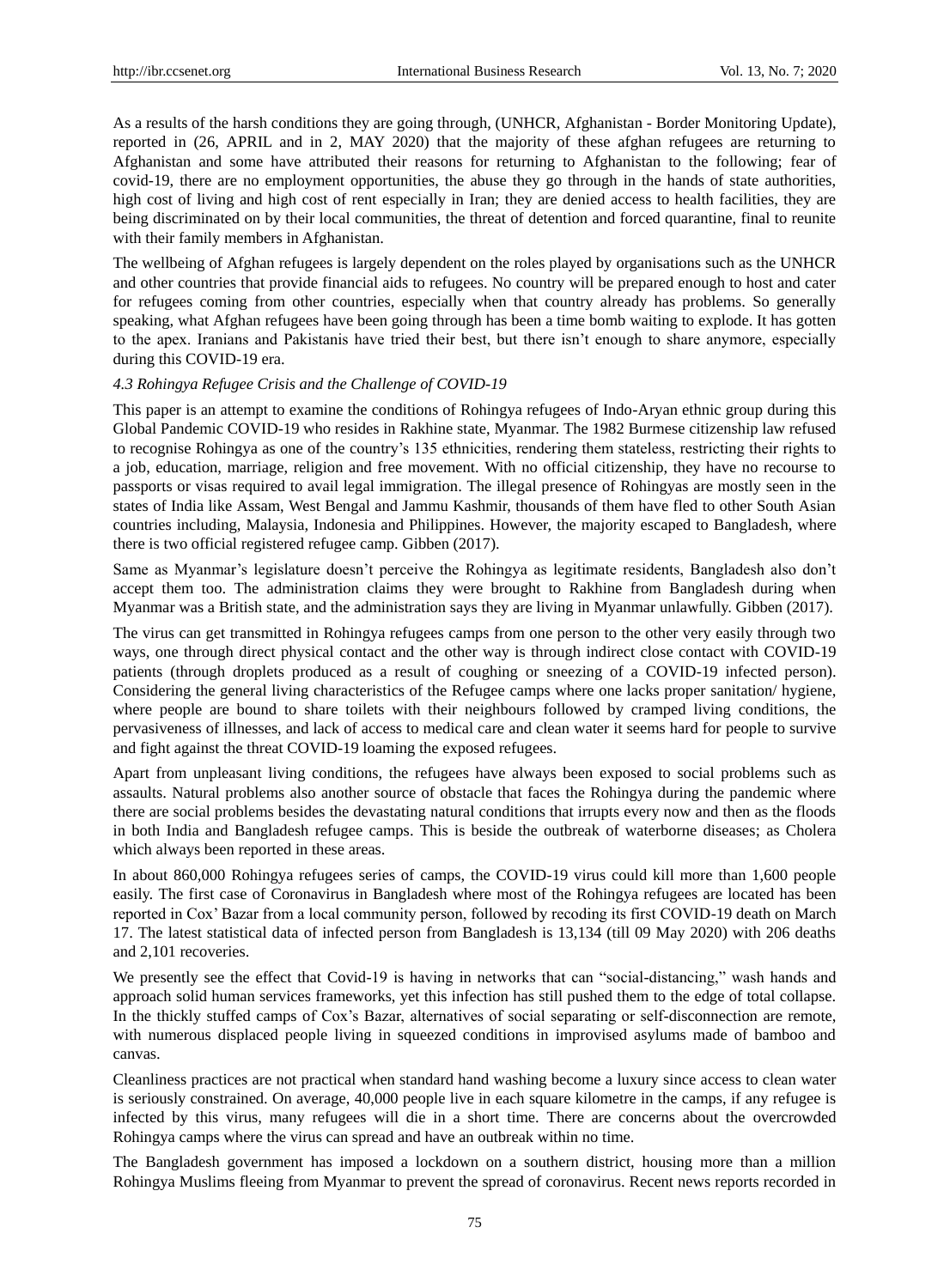BBC News Asia states an estimated 350,000 displaced people across Myanmar "sitting in the path of public health catastrophe", says rights group Human Rights Watch (HRW). According to a report published by HRW, 130,000 Muslims in the Rakhine state of Myanmar lives in open-air detention camps, where health care facilities are restricted with no access to testing facilities of COVID-19. Any camp is prone to the spread of the virus with one toilet shared by 40 people and one water point accessing by as many as 600. The situation of the refugees residing in Rakhine got worsen considering the fact that they are subjectively prevented opportunities from securing developments and along these lines unfit to get to general wellbeing regardless of whatever they needed to. Gibben (2017).

Government of Bangladesh and the humanitarian agencies are trying to create inclusion of the Rohingya refugees in the Bangladesh government national response plan to COVID-19, UN (2020). However, there is the constant fear of allowing foreign distributors to enter the refugee camps. Food distribution agencies are thus, developing newer methods to eliminate close person to person contact. The United Nations High Commissioner (UNHCR) have established also isolated camp areas for refugees infected with COVID-19, in temporary isolated areas, until they can be transferred to specially designated isolation units. Rescue, (2020).

The NGO in Bangladesh are trying through student leaders, and celebrated faces (as Bangladesh cricket team player) to support the refugees and spread awareness through social media, raising funds to help the country fight against COVID-19.

#### *4.4 Best Practices Observed from All the Three Main Camps during the COVID-19 Emergency Response*

There are certain best practices that were carried out by the different NGOs to minimise cross-infection and to eliminate the spread of the COVID-19, such as sharing vital coronavirus information with refugees through our "SignPost" online platforms that can be accessed on a mobile phone, or conducting information sessions to demonstrate best practices in hygiene, hand-washing, communicating symptoms, when to go to report to medical personnel, and when to self-isolate. Rescue, (2020).

Proper hand-washing stations were installed, and then the hand-washing techniques and ways how people can protect themselves were demonstrated in the gathering areas in the camps. Hand-washing stations were installed in the shelters. The health workers were trained on how to use personal protective equipment to keep themselves safe.

Delivering food and medicine to refugees while following heightening safety measures gave lots of hands-on and "learning by doing" to the youth in the camp. Some camps managed to set up a call-centre for the refugees" problems run by doctors and nurses. The aid workers were trained on how to make surgical face masks and other essential protective equipment with local materials. Hygiene kits distributed for members of the families at higher risk.

The other benefit that the COVID-19 crisis brought to the refugees' camps is the calibre to do a risk and response plan with other aid organisations that might not have health experts available. UN (2020).

#### **5. Discussion and Conclusion**

As COVID-19 spreads globally, people [living in conflict zones](https://www.rescue.org/article/how-irc-responds-covid-19-syria-and-other-conflict-zones) as refugees will be hit hardest. In countries like [Syria,](https://www.rescue.org/country/syria) [Yemen,](https://www.rescue.org/country/yemen) Myanmar, [Afghanistan](https://www.rescue.org/country/afghanistan) and [Iraq,](https://www.rescue.org/country/iraq) years of violence have weakened health systems and shut down medical facilities, putting millions of people at increased risk. Refugees and displaced people usually tend to have a higher rate of underlying physical and mental health conditions due to the impacts of war, disease and famine, making them more susceptible to be infected to COVID-19.

Refugees do not have the luxury of social distancing, and even the supply of freshwater. Hence, hand-washing stations would be needed if the world wants to reduce the infection.

#### *5.1 The Formula of the Socio-Economic Impact on Refugees due to COVID-19 Crisis*

This study shows that the most important factor that need to be tackled during any emergency, such as the COVID-19 pandemic, is resolving the issues around the camp reaction and realisation of the importance of taking safety measure during such risky disease. This should start with the reduction of the uncertainty of the socio-economic situation of these refugees. This elimination of uncertainty can be visualised with a problem as COVID-19 since it brings with it also large opportunities. Buheji and Ahmed (2019b); Ulmer and Seeger (2011).

The formula that would increase the refugees" uncertainty about the socio-economic impact during the COVID-19 can be as follows: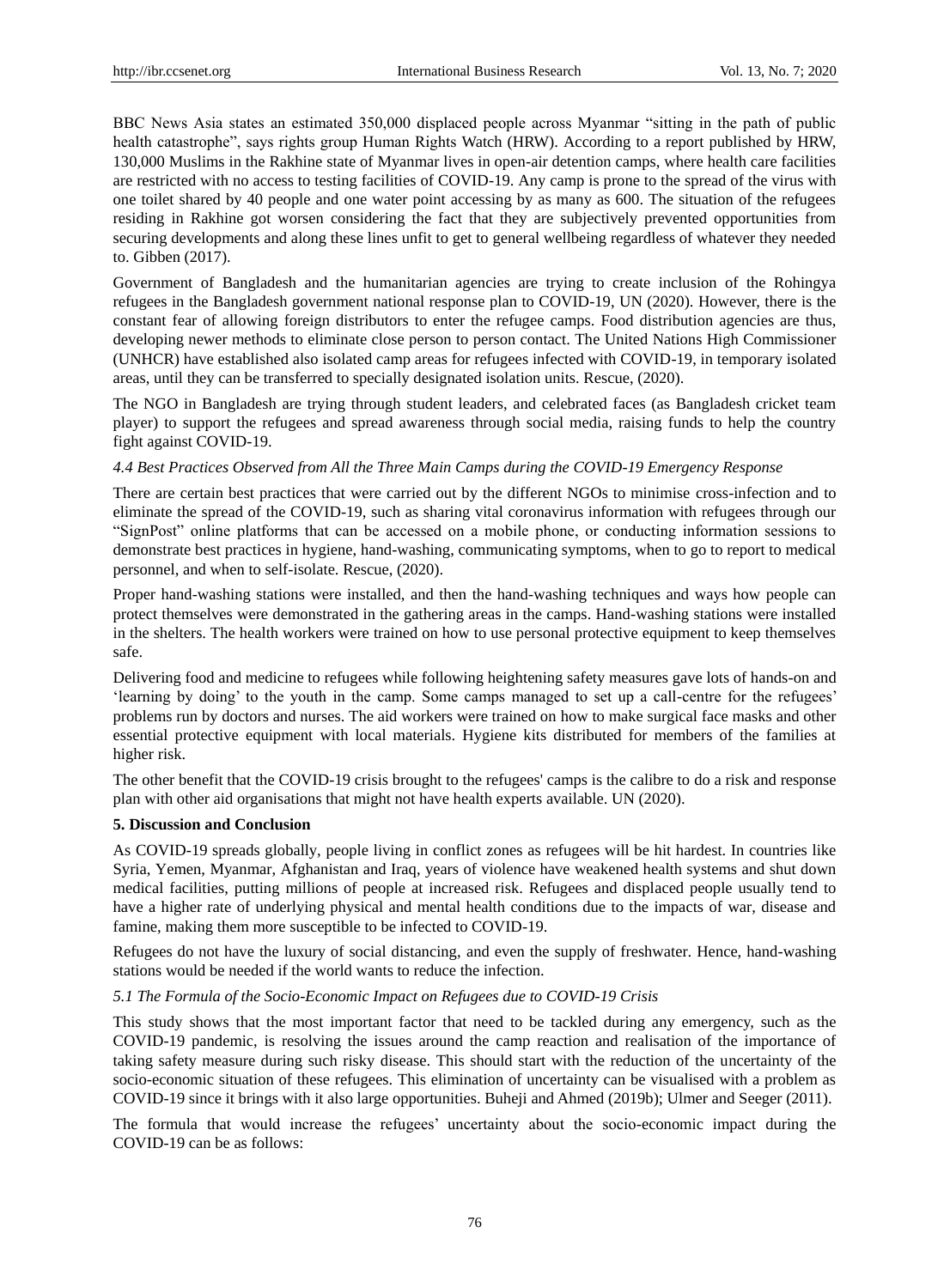## *Not Availability of Proper Reaction + Total Dependency of Life and Livelihood on External Agencies + Burden/Threat on the Refugees Host = Highest Uncertainty*

Therefore, in order to reduce or eliminate this uncertainty, we need to re-invent or radically change the possibilities of these inputs.

#### *i.e. We need a formula where the 'variables of the uncertainty' that lead to more risks and stress to be zero.*

Although there is some research conducted on the COVID-19 impact on the displaced population, these particular study advocates that generic refugees risk mitigation framework could be developed and adapted based on understanding this formula. The proposed framework is developed according to eliminating the possibility of the uncertainty, i.e. to prevent long term consequences caused by the pandemic of COVID-19 on this already vulnerable group could bring breakthrough solutions to the refugees and their business model that usually setup to dependent on the external parties.

The multidisciplinary approach used for the development of the framework and the empathetic mindset of the researchers created a pull thinking (i.e. selective thinking) that the pandemic of the COVID-19 might have many opportunities to the development of the refugees and their situation in the camp; beside it might open future development projects. This positive approach has taken into consideration that one of the objectives of the framework should be reducing and preventing long term consequences which will affect daily lives of the displaced population and ease the burden on the host and the host community. Ulmer and Seeger (2011).

#### *[5.2 Proposed Framework to Mitigate the Risks of Refugees Camp from COVID-19](https://www.rescue.org/video/how-protect-people-refugee-camp-covid-19)*

In order to mitigate the risk from COVID-19 pandemic on the refugees and specifically the risk of the uncertainty, a real-time risk management and response framework is proposed. The framework targets to integrate all the efforts to keep the communities health and safety efforts together and bring the most suitable knowledge to the refugee community while delivering lifesaving care and sources of better livelihood in both the short and long run.

Based on the multidisciplinary review of the three most challenging refugees camps, the authors propose the following framework so that we turn the COVID-19 pandemic risks and problem into an opportunity for the camps to be more resilient. Buheji (2020), Najjar (2015). As safety comes first, the camp youth and internal NGOs need to be engaged on how to react through the process of creating safe-haven for the most vulnerable people in the camp, i.e. the elderly and those suffering chronic disease, as shown Figure (1). The business model of the camps need to be re-invented, to create a level of independence in the model of the camp through starting self-sufficiency programs to produce food, essential items for the refugees and establish a type of sharing economy system between the camps during the crisis. If this model is implemented, the refugees would have more potential to realise how much they can independent from the support of the UN and UNHCR, besides other main NGOs. The authors propose that this can start even from the time when installing hand-washing stations and other COVID-19 response activities or supplies. Believing in these self-made reforms would help to resolve the risk factors from the pandemic and even create a possible flow of pandemic resilient camps. i.e. camps that benefited from the COVID-19 and came out stronger. Najjar (2015).



Figure 1. Framework of Flow of Pandemic Resilient Camps that helps to reduce the Refugees Uncertainty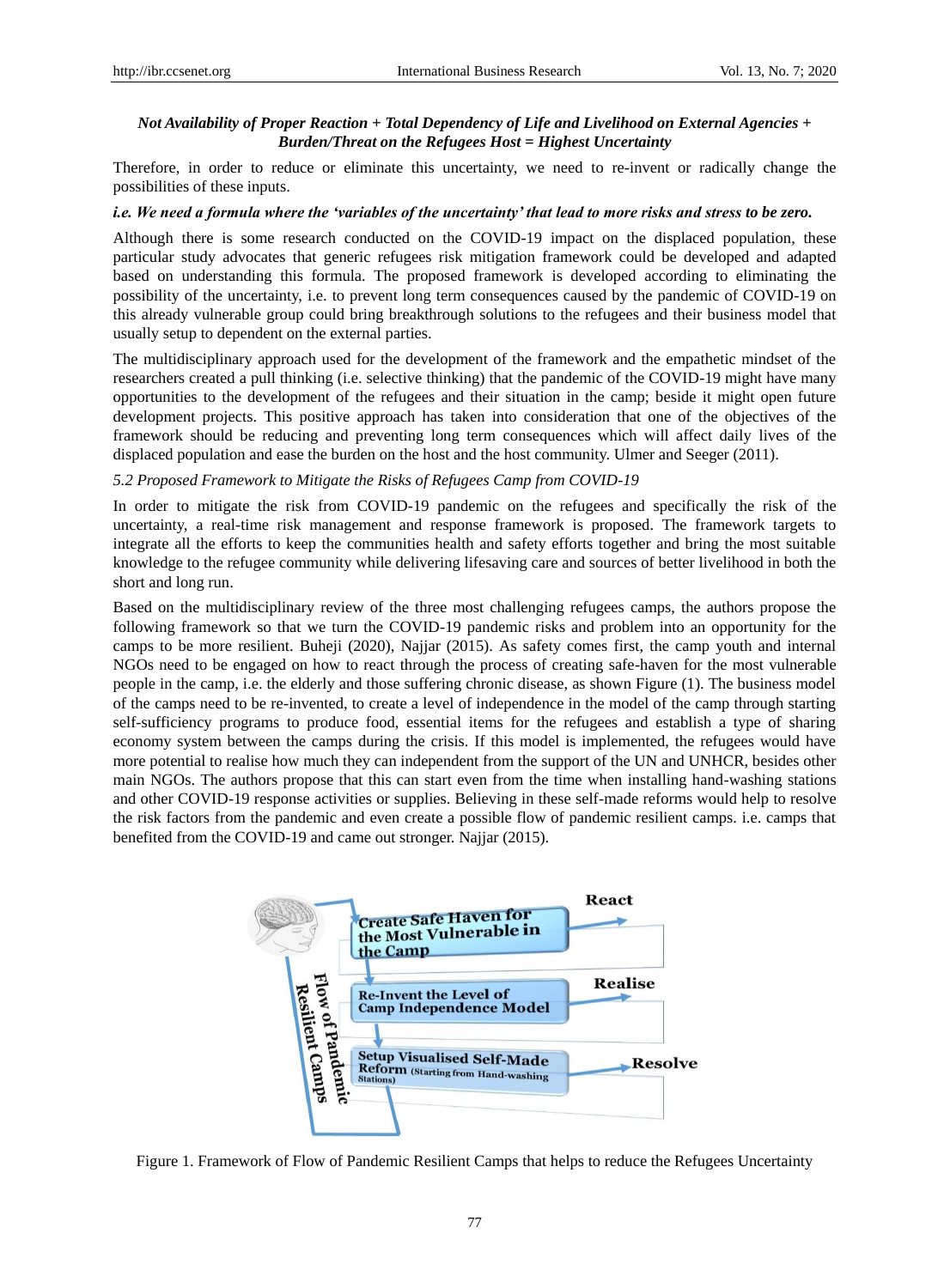*5.3 Limitations and Implications of This Study*

The main limitation of this study is that is comes based on the literature review of only the three largest refugees camps and did not cover all the refugees in the world. Thus, it can be generalised yet until it is tested in different countries and implemented fully as a pilot during or after the pandemic.

However, this study carries lots of important implications for the world and the refugees' community. First, it gives a possibility of turning the negative conditions of the refugees' camps in even during one of the most challenging health crisis in the last one century into an opportunity where the business model of the refugees can be more challenged to be made more independent of both the hosting country and the international donors or world NGOs. On the side, this research opens doors for implementing self-sufficiency programs in the different refugees' areas so that they become more independent communities that be self-sustaining and find out new livelihood during and after the crisis. 'Opening a candle is better than cursing the darkness'.

## **References**

Abraham, R. (2013). *The Afghanistan Refugee crisis: implications for Pakistan and Iran. July, 191.*

Baloch, A. (2007). *The Economic effects of Refugees crises on neighbouring host countries: Emphirical evidence from Pakistan.*

BBC. (2020, March 30). Retrieved May 15, 2020, from https://www.bbc.com/news/world-middle-east-52100372

Buheji, M. (2020). Visualising Resilient Communities, Authorhouse Publishing, UK.

Buheji, M., & Ahmed, D. (2019a). *The Defiance - A Socio-Economic Problem Solving.* AuthorHouse, UK.

- Buheji, M., & Ahmed, D. (2017). *Breaking the Shields.* Archway Publishing, USA.
- Buheji, M., & Ahmed, D. (2019b) Framework for Mitigating Coming Socioeconomic Crisis. *American Journal of Economic, 9*(6), 320-327
- Colville, R. (October 1998). *Afghan Refugees: Is International Support Draining Away after two decades of exile?*  Canada"s journal on refugees. https://doi.org/10.25071/1920-7336.21975
- Eyvazlu, J. S. (2018). *Urbanisation, refugees and irregular Migrants in Iran.*
- EUROSTAT. (2000). *Push and Pull Factors of International Migration.* Luxemburg: Office for Official Publications of the European Communities.
- Gibben, S. (2017). *Myanmar's Rohingya Are in Crisis—What You Need to Know.* National Geographic, September 9. Retrieved from

<https://www.nationalgeographic.com/news/2017/09/rohingya-refugee-crisis-myanmar-burma-spd/>

- MacGregor, M. (2020. *COVID-19 'Crisis on top of a crisis' for refugees, aid group warns.* Info Migrants. May 01
- Najjar, S. (2015). *Regional Refugee & Resilience Plan 2015 – 16.* New York: United Nations Development Programme (UNDP) Publications.
- Ostrand, N. (2015). The Syrian Refugee Crisis: A Comparison of Responses by Germany, Sweden, the United States. *Journal on Migration and Human Security.* https://doi.org/10.1177/233150241500300301
- Ulmer, T. L., & Seeger, S. M. (2011). *Effective Crisis Communication: Moving From Crisis to Opportunity*. New Delhi: SAGE.
- Root, R. (2020). *Here What the COVID-19 Response Looks Like in Refugee Camps.* Retrieved May 10, 2020, from https://www.devex.com/news/here-s-what-the-covid-19-response-looks-like-in-refugee-camps-96874
- UN. (2020). *Scaling COVID-19 Response Protect Refugees and Migrants.* Retrieved May 10, 2020, from https://www.un.org/en/un-coronavirus-communications-team/un-scaling-covid-19-response-protect-refugee s-and-migrants
- UNHCR. (2014). *Refugee Protection and Intertational Migration.* Geneva: The UN Refugees Agency.
- UNHCR. (2019, June 19). *The UN Refugee Agency.* Retrieved May 10, 2020, from https://www.unhcr.org/en-us/figures-at-a-glance.html
- UNHCR. (2019). *The UN Refugee Agency.* Retrieved May 10, 2020, from https://www.unhcr.org/syria-emergency.html
- UNHCR. (2020, May 01). *The UN Refugee Agency.* Retrieved May 15, 2020, from